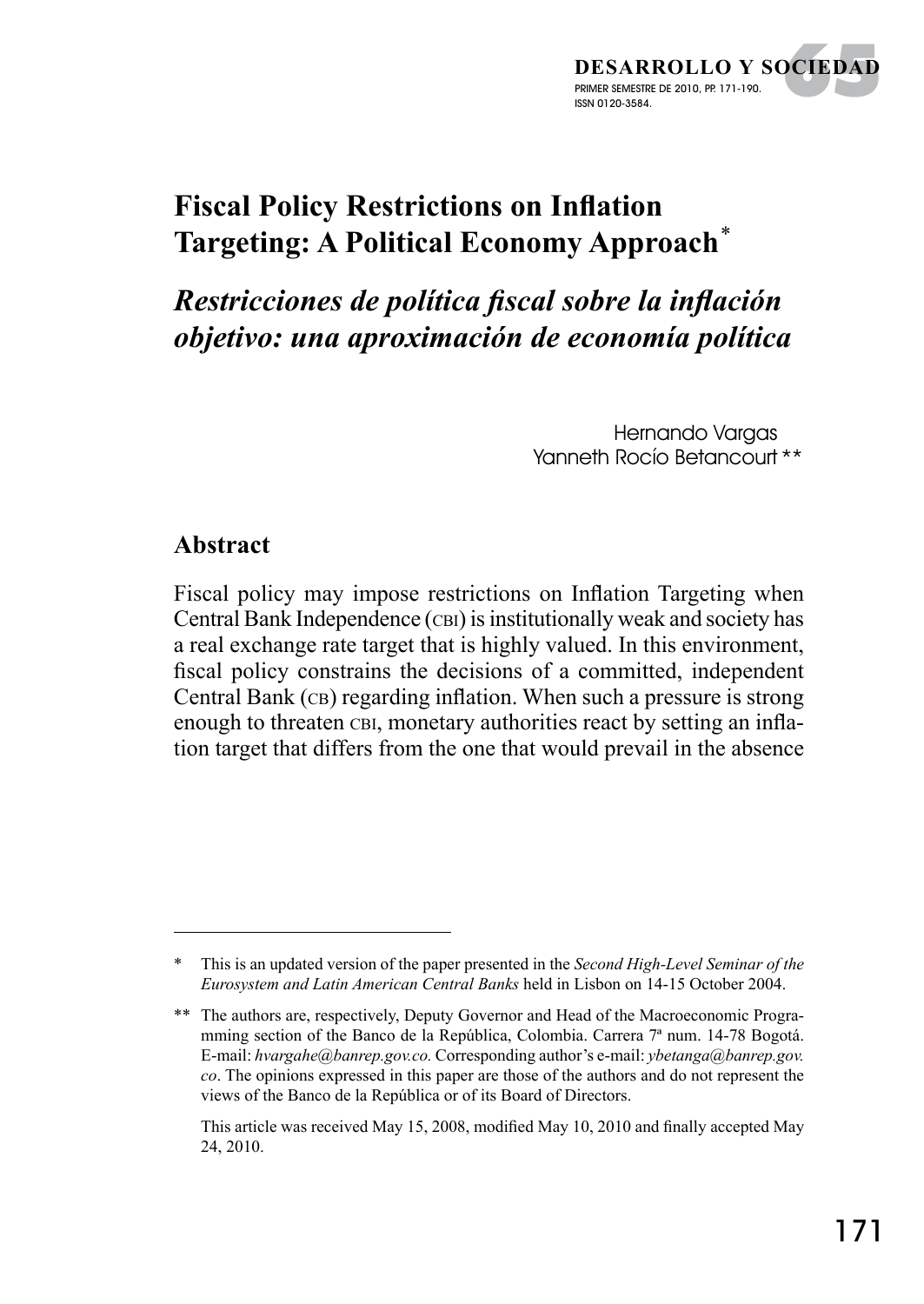of those threats. A simple model is used to illustrate this point where the c<sub>B</sub> takes into account the probability of survival as an independent institution.

*Key words:* Central bank independence, fiscal policy restrictions, inflation targeting.

*jel classification*: E52, E58, E63.

# **Resumen**

La política fiscal puede imponer restricciones sobre la inflación objetivo, cuando la independencia del banco central es institucionalmente débil y la sociedad tiene una meta de tasa de cambio que es fuertemente valorada. En este caso, la política fiscal restringe las decisiones de inflación de un banco central independiente y comprometido. Cuando dicha presión es lo suficientemente fuerte como para amenazar la independencia del banco, las autoridades monetarias reaccionan fijando una meta de inflación que difiere de aquella que prevalecería en ausencia de tal amenaza. Para ilustrar este punto se utiliza un modelo simple donde el banco central toma en cuenta la probabilidad de sobrevivir como una institución independiente.

*Palabras clave*: independencia del banco central, restricciones de política fiscal, inflación objetivo.

*Clasificación jel*: E52, E58, E63.

### **Introduction**

In an open economy with fragile institutions, fiscal policy may influence monetary policy decisions and outcomes beyond the fiscal dominance channel postulated by Sargent and Wallace (1981). When Central Bank Independence (cbi) faces serious and repeated threats from the Government, Congress or other sectors, inflation expectations and the incentives of the Central Bank (CB) are affected. The private sector will take into account the probability of cBI removal when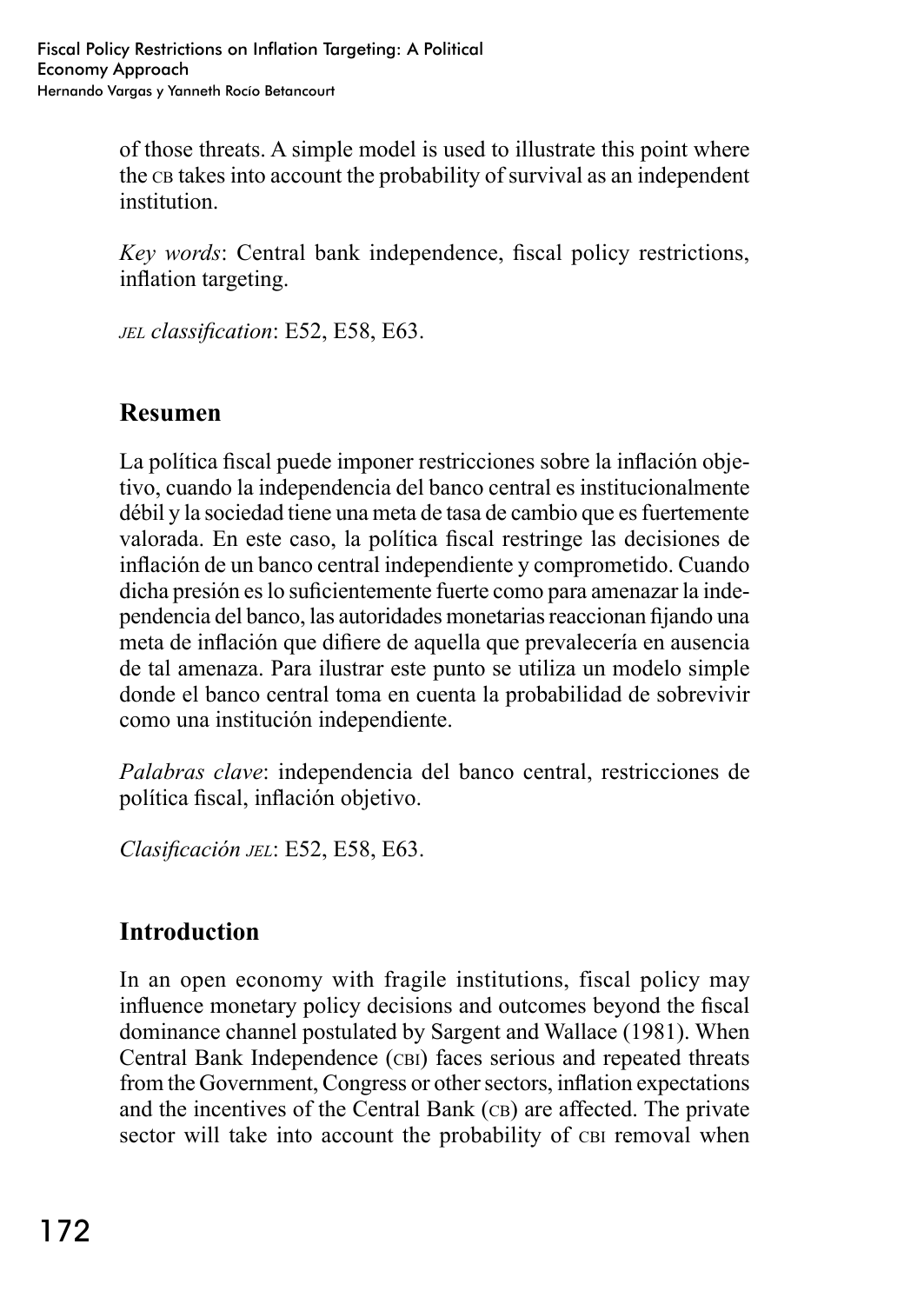forming inflation expectations, while the CB will value its survival as an independent institution in terms of the macroeconomic outcomes.

In such a situation, if the Central Bank perceives that too low an inflation rate increases the probability of the removal of independence, it may choose to pursue a gradual path of disinflation<sup>1</sup> or it may try to accommodate other objectives, in addition to inflation. In particular, since the size of Government expenditure affects the relative price of non-tradables goods and the magnitude of public debt may have an impact on sovereign spreads, the behavior of fiscal variables helps determine the equilibrium Real Exchange Rate (RER)<sup>2</sup>. If the latter differs from society's target, there will be pressure on the CB to deliver a rer close to the target. In this case, fiscal policy may influence monetary policy (the cb´s inflation targets) when *"the authorities"*, representing society, have a RER target that is highly valued.

For instance, a permanent rise in public expenditure (usually biased toward non-tradable sectors) may drive the equilibrium rer below the authorities' RER target. Then, there will be pressure on the CB to deliver a rer closer to the target, probably by producing an *'inflation surprise'*. If this pressure turns into serious threats to its independence, even a committed  $CB$  may set inflation targets above the rates that would prevail in the absence of these threats. In doing so, the CB tries to increase its probability of survival as an independent institution to deliver an inflation rate below the discretionary level.

Furthermore, if fiscal policy is not flexible and cannot be used to compensate external shocks (e.g. to terms of trade or international interest rates), the  $CB$ 's inflation targets will be affected by those shocks and the threats to its independence. In a disinflation process, this means that the CB may be too timid in fighting inflation in the presence of shocks that appreciate the currency in real terms. In addition, when public debt is very high and there are doubts about the Government's ability to repay it, a successful fiscal adjustment program will probably

See for example Cukierman (2000).

<sup>&</sup>lt;sup>2</sup> In this paper we define RER as  $\frac{p^*}{p}e$ , where  $p^*$  is the foreign price level, *p* is the domestic price level and *e* is the nominal exchange rate.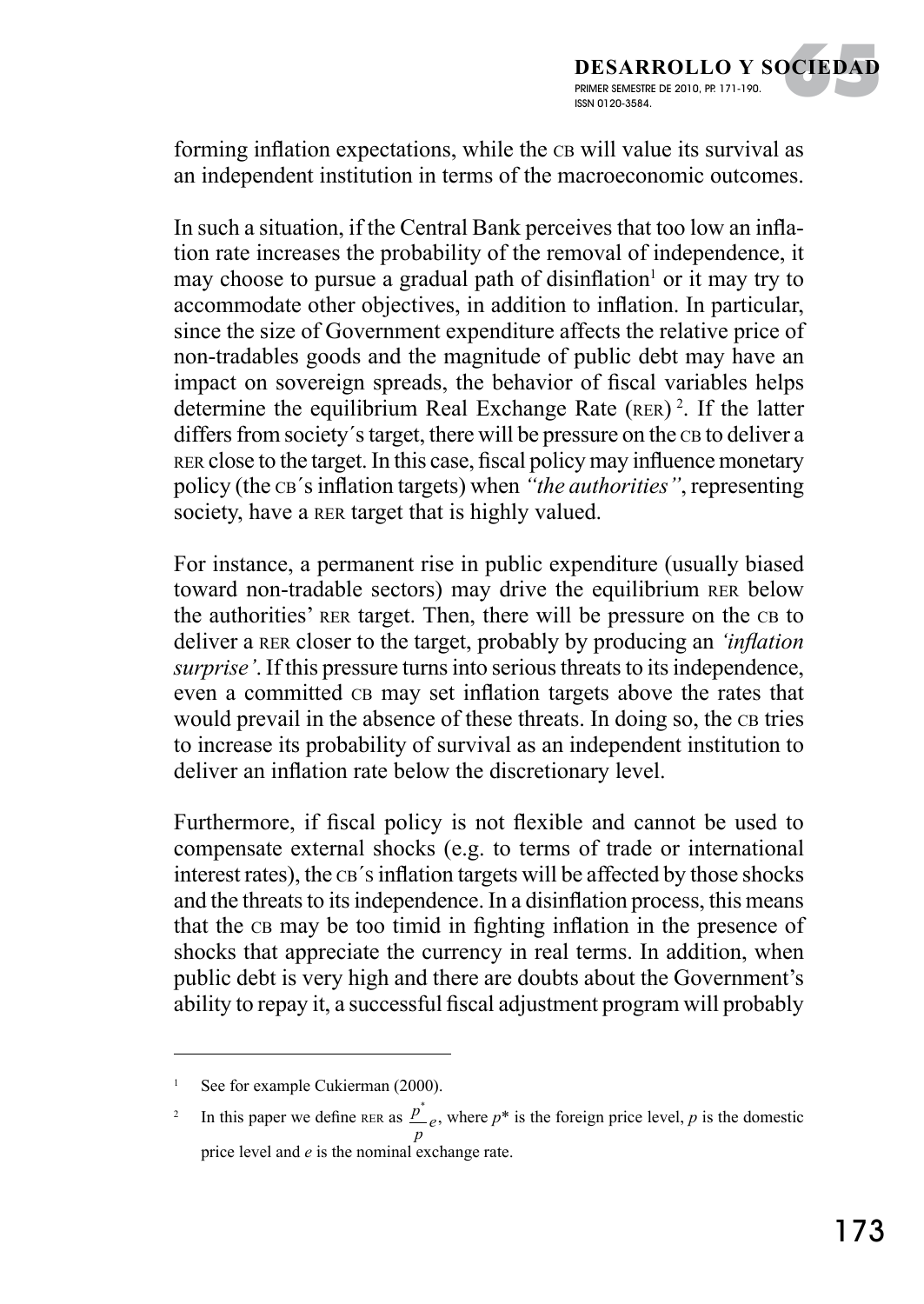generate a reduction in the sovereign debt spreads and a real appreciation. This may also induce a relaxation in the disinflation process.

These ideas are modelled in this paper following the Barro and Gordon (1983) and Cukierman (1992) frameworks, by introducing a third stage in their sequential policy game. In this new stage an attempt is made to remove CBI. Since overriding the independent CB requires a qualified majority and the support of the public, it is assumed that the probability of an attempt to remove CBI (or the probability of success in such an attempt) is a function of the distance between the authorities' RER target and the RER implied by the CB's inflation target. The larger the difference, the broader the support to reform the CB. With this feature, the independent cb can influence its probability of survival through its choice of the inflation target and, therefore, ends up trying to accommodate other objectives at the cost of higher inflation.

The paper is organized as follows. In the first part a discussion regarding disinflation, CBI and threats to the latter is given to motivate our hypothesis. Then, the model used to illustrate the previous ideas is presented.

# **I. Disinflation and threats to central bank independence**

During the last twenty years many countries around the world have been successful in controlling inflation either by *shock* or *gradual* stabilizations. The former have been used by high inflation countries whereas gradual disinflations have been implemented by countries with a lower level of inflation. Additionally, the participation of the government in the disinflation process has been greater when inflation is high rather than when it is low. For example, in Chile this process was gradual and was mainly done by the CB while Argentina, Bolivia and Israel applied the shock stabilization with a high intervention of the government (Cukierman, 2006). In Colombia the independent CB started a process of inflation reduction in 1991 that has taken more than a decade and has implied a slow pace of disinflation<sup>3</sup>.

The speed of disinflation during 1991-1998, the period of two-digit inflation in Colombia, was around 2% and from 1999 to 2006, when the inflation reached one digit, it was on average 0.7%. The experience of other countries has shown that the speed of disinflation is reduced after the inflation reaches one digit.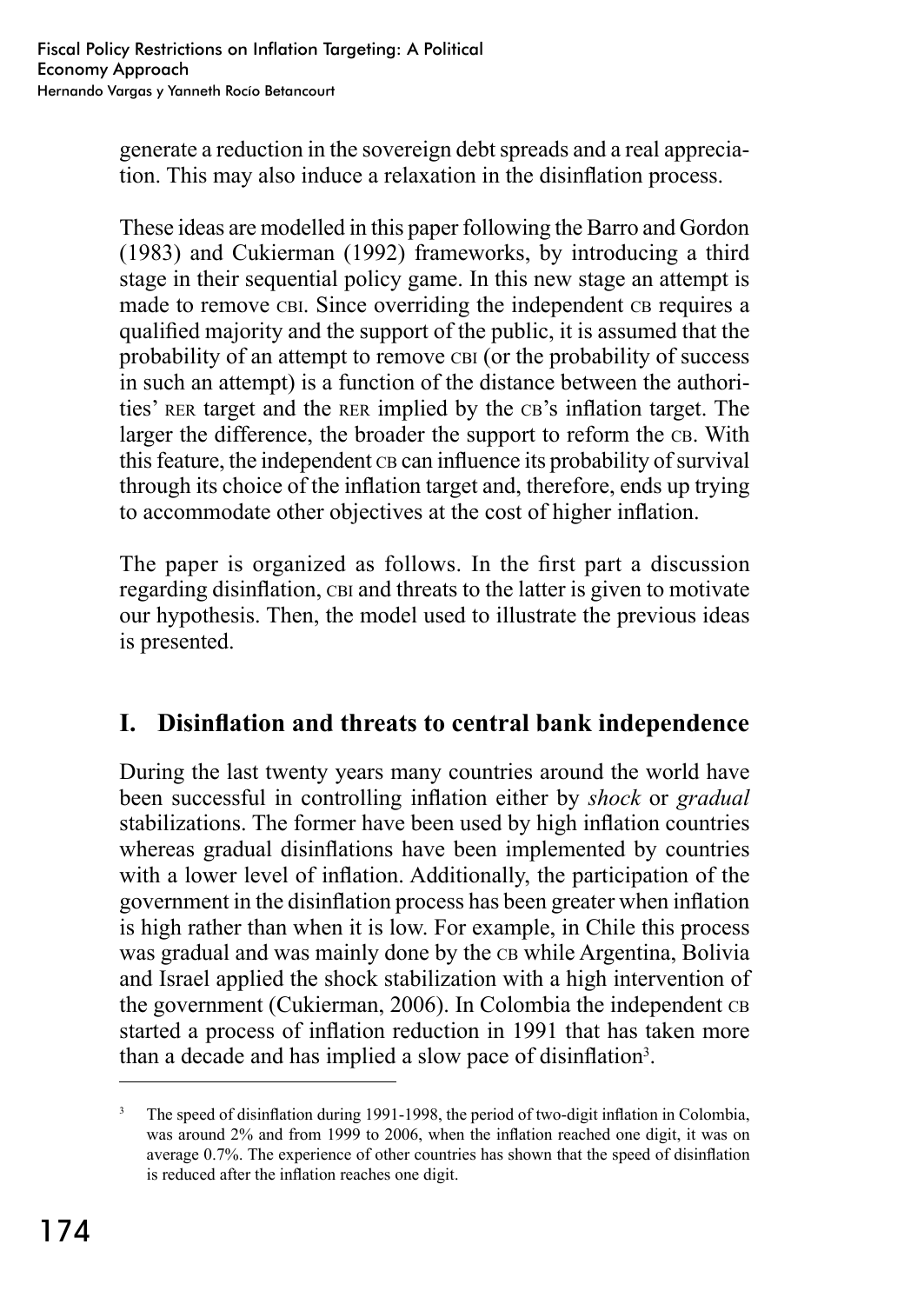Different explanations have been given to the varying speed of disinflation processes. One of them is related to the strategy adopted by central banks for achieving price stability. In this framework, disinflation can be reached by adopting a deliberate path towards a low inflation level or by using an opportunistic strategy (Bomfim and Rudebush, 1997). The latter implies that a central bank does not take any action to reduce inflation but waits for external favourable shocks (e.g. supply shocks or unforeseen recessions) to reduce inflation (Orphanides and Wilcox, 2002). This opportunistic approach implies a gradual path of disinflation, but with a high cost in terms of the central bank's credibility.

Another explanation is given by Collard *et al.* (2007) who develop a New Keynesian model in which gradual disinflation emerges as a result of deep habits and countercyclical mark-ups. Deep habits imply that the price elasticity of demand in all good markets decreases in the face of a recession and, as a result, firms increase mark-ups. In this context, a central bank that reduces its inflation target and follows a Taylor Rule will produce a gradual, hump-shaped response of both inflation and the nominal interest rate.

A low level of credibility of the case may imply a high cost of disinflation in terms of unemployment (a high sacrifice ratio) and, thus, may also explain the "low" speed of disinflation pursued by some central banks. This lack of credibility may in turn be related to the effect of time inconsistency and discretionary monetary policy on inflation expectations and the formation of nominal wages and prices. A solution to this problem consists of removing all discretionary power from the government and delegating monetary policy to an independent and conservative central banker who takes into account the social preferences regarding the target of inflation and output, but places a higher weight on the inflation target than the government does (Rogoff, 1985)4 .

However, the empirical literature has found a *negative* relationship between CBI and the speed of disinflation (Jordan, 1999), as well as a *positive* link between cbi and the sacrifice ratio (Fischer, 1995;

<sup>4</sup> A second proposal is based on the principal-agent approach, and looks for a performance contract between the government (the principal) and the central bank (the agent) that provides the latter with the incentives to optimize the social welfare function (Walsh, 1995).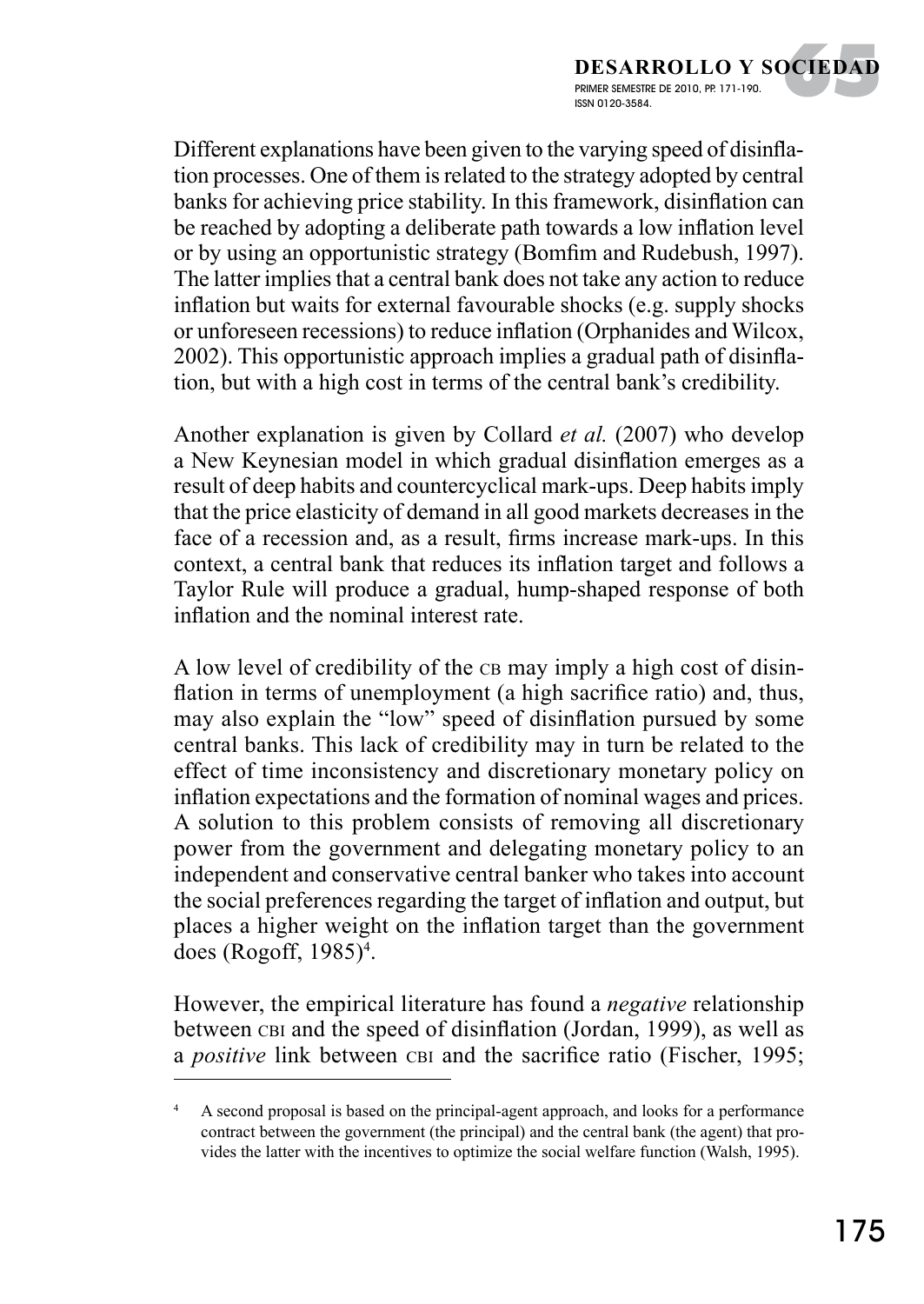Fischer, 1996). Nevertheless, these results depend on models that assume exogenous persistence of inflation. When the latter is explained by the degree of cbi, lower inflation persistence and a higher speed of disinflation are associated to a high level of CBI (Diana and Sidiropoulos, 2004)<sup>5</sup>.

A different strand of the literature argues that CBI may not be sufficient to produce a rapid disinflation when the lack of consensus in society about the benefits of low levels of inflation weakens the institution of an independent ca and make it more vulnerable to threats coming from many sectors. Therefore, a central bank conducting a policy that lacks broad political and public support exhibits an independence level lower than the legal<sup>7</sup> one and can sooner or later be overridden<sup>8</sup>. Lohmann (1992) shows that if the authorities retain the option to override the central banker's decisions in the presence of large shocks to output, the central banker accommodates the policymaker's objectives in order to avoid being overridden.

This paper falls under this approach and considers an independent central bank in a fragile institutional framework, where threats to cbi may be realized. In this context, the central bank partially accommodates objectives other than inflation in order to survive as an independent entity. More precisely, threats to CBI emerge when the authorities have a real exchange rate (rer) target that is more depreciated than the RER implied by the CB's inflation target. In this case,

<sup>&</sup>lt;sup>5</sup> Furthermore, even if cBI and the sacrifice ratio were directly related, Cukierman (2002) shows that cbi is welfare enhancing because of the positive long term benefits derived from stable prices and the short run gains from temporary monetary expansions.

<sup>6</sup> When inflation is sufficiently sustained, society becomes accustomed to it, reducing opposition to inflation and eroding actual CBI (Cukierman, 1992).

<sup>7</sup> Measures of actual independence of the central bank show a level of independence that is different from the legal one because of the existence of informal arrangements that do not follow the cb law. Although most empirical research is related to the measurement of legal cbi (see Grilli, Masciandaro and Tabellini, 1991 and Eijffinger and Schaling, 1992), other studies have tried to develop some measures of actual independence and have developed indicators of political vulnerability (see Cukierman, 1992, Cukierman, Webb and Neyapti, 1992 and Cukierman and Webb, 1995).

<sup>&</sup>lt;sup>8</sup> In addition to the lack of public opposition to inflation, other reasons to override cut are the lack of democratic accountability and the potential break of coordination between monetary and fiscal policy (Goodhart, 1994).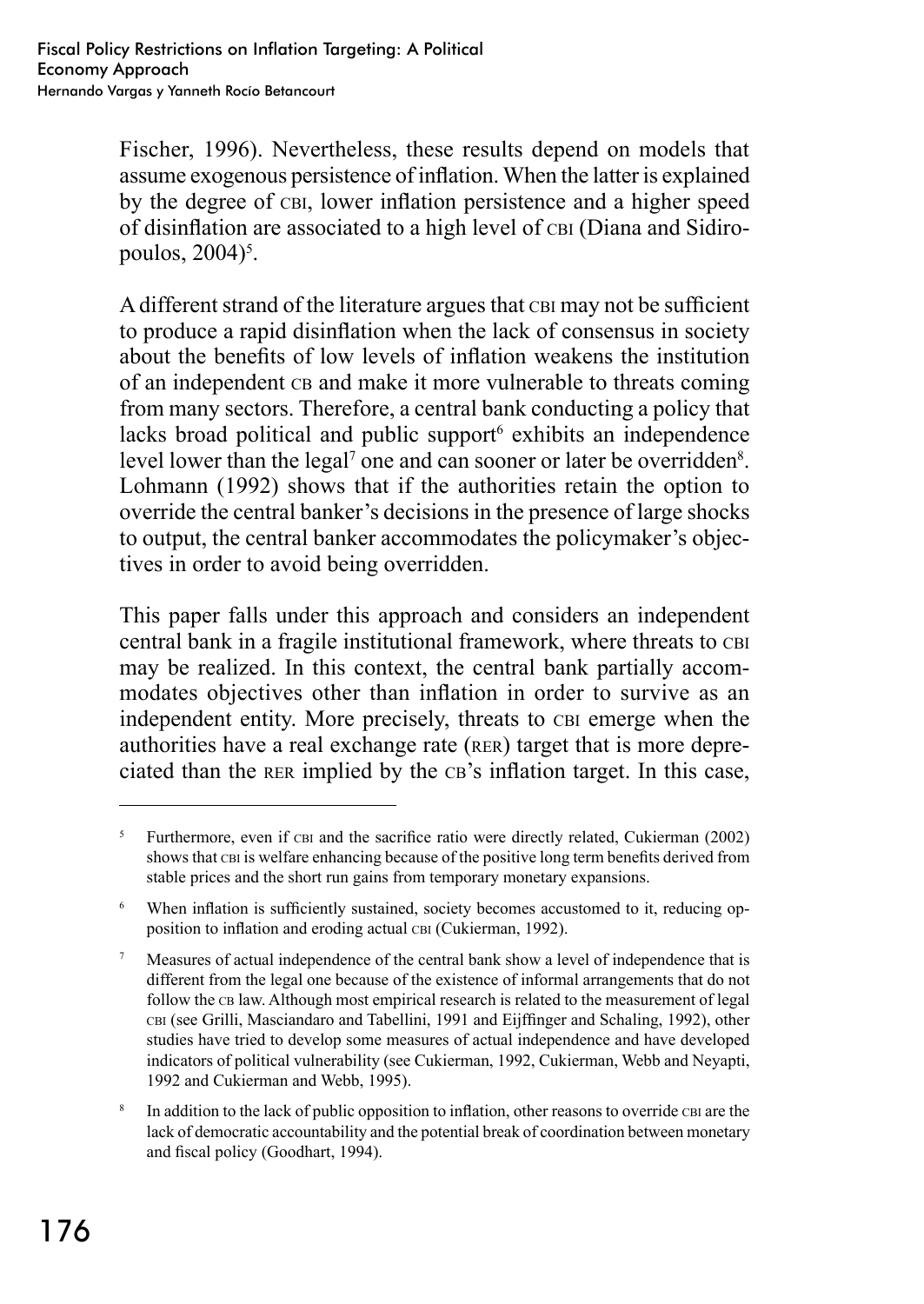external pressures on the CB may be exerted to deliver a higher depreciation. In such a situation, the response of a committed, independent CB is to select an inflation rate above the level that would have been chosen in the absence of threats to its independence.

This implies that disinflation will be gradual in periods of real appreciation of the currency. For example, a gradual disinflation process was observed in Colombia during 1991-1997, when the currency appreciated in real terms. Table 1 shows that such a disinflation was slower than episodes of disinflation in other Latin American economies that did not have hard pegs and exhibited a real appreciation of their currencies<sup>9</sup>. At the same time, threats to cun were issued on several occasions during that period in Colombia (Vargas and Betancourt, 2010)<sup>10</sup>.

Finally, another implication of our model is that fiscal policy may influence co behaviour through its effect on the equilibrium RER, given the possibility of threats to cut and in the presence of a depreciated rer target that is highly valued by society.

| Period                                                       | Colombia  | <b>Chile</b> | Mexico    |
|--------------------------------------------------------------|-----------|--------------|-----------|
|                                                              | 1991-1997 | 1990-1997    | 1995-2001 |
| Number of years                                              | 6         | 7            | 6         |
| Change in annual inflation                                   | $-9.1\%$  | $-21.3%$     | $-47.6%$  |
| Average change per year                                      | $-1.5\%$  | $-3.0\%$     | $-9.5%$   |
| Change in RER                                                | $-18.41%$ | $-33.16%$    | $-34.81%$ |
| Average change per year                                      | $-3.07\%$ | $-4.74%$     | $-6.96\%$ |
| Period's growth rate                                         | 4.03%     | 7.66%        | 2.97%     |
| % Points of disinflation per each<br>% Point of appreciation | $0.50\%$  | 0.64%        | $1.37\%$  |

#### Table 1. Disinflation and real appreciation: Episodes in Colombia, Chile and Mexico.

*Source*: Authors' calculations.

<sup>9</sup> For each point of annual real appreciation, Colombian disinflation (1991-1997) was lower than in Chile (1990-1997) and Mexico (1995-2001). However, in the case of Mexico, a lower growth rate (and probably a negative output gap) may help explain part of the difference.

<sup>10</sup> Real and serious threats to CBI from the government or Congress have been documented for different countries, even for the most autonomous central banks like the Bundesbank (Siklos and Bohl, 2005).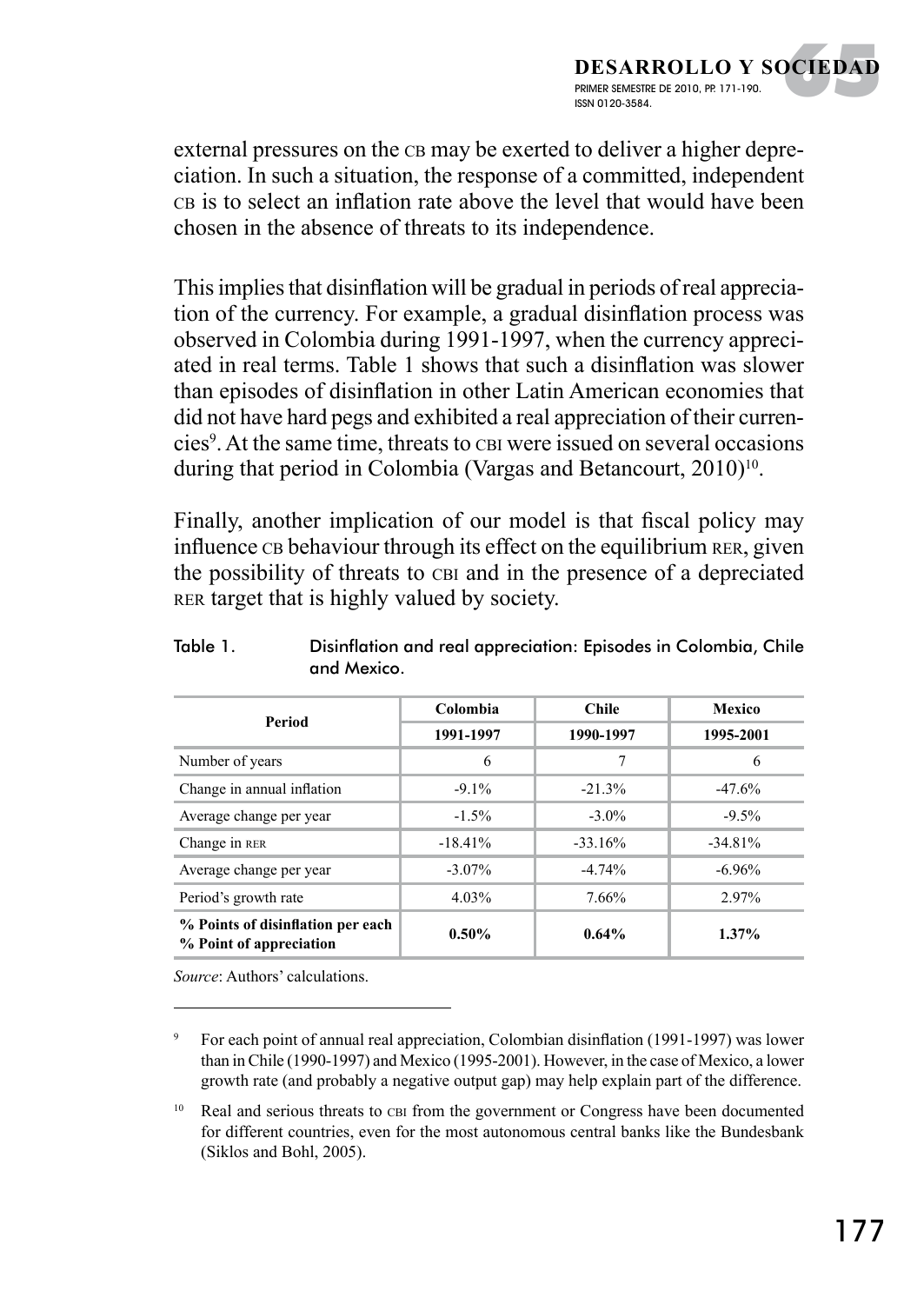# **II. The model**

### **A. Framework**

A simple model is posited here to find the equilibrium in a sequential game in which an independent conconducted with an inflation target is threatened to be removed if its policy does not support the society's rer objective. This objective is reflected in the authorities' preferences. By "authorities" we mean the Government, Congress or an institution with the possibility of removing cbi. The key assumption of the model is that the attempt to remove CBI has a probability of success that depends on the difference between the society's rer target and the rer implied by the announced inflation target.

In this sequential game an independent common and inflation target, then the private sector forms its inflation expectation and, at a third stage, "the authorities" make an attempt at removing cbi to achieve a more depreciated rer, closer to their target. The structure of the game is similar to the one considered in Barro and Gordon (1983) and Cukierman (1992). The difference is the introduction of the third stage in which an attempt is made to remove CBI. With this feature, the independent cb can influence its probability of survival through its choice of the inflation target and, therefore, ends up trying to accommodate other objectives at the cost of higher inflation.

Since overriding the independent consequires a qualified majority and the support of the public, it is assumed that the probability of an attempt to remove cbi (or the probability of success in such an attempt) is a function of the distance between the authorities' RER target and the implied RER by the CB's inflation target. The larger the difference, the broader the support to reform the CB, since, for example, exporters and tradeable goods producers would strongly lobby to avoid an ex-ante appreciated rer. Thus, it is assumed that these pressure groups suffer from the dynamic inconsistency problem that explains the existence of an independent cas in the first place.

The private sector is assumed to have rational expectations. Therefore, it takes into account the probability of independent consurvival when forming its inflation expectations. The committed ca in turn incorporates into its decision problem both the probability of removal from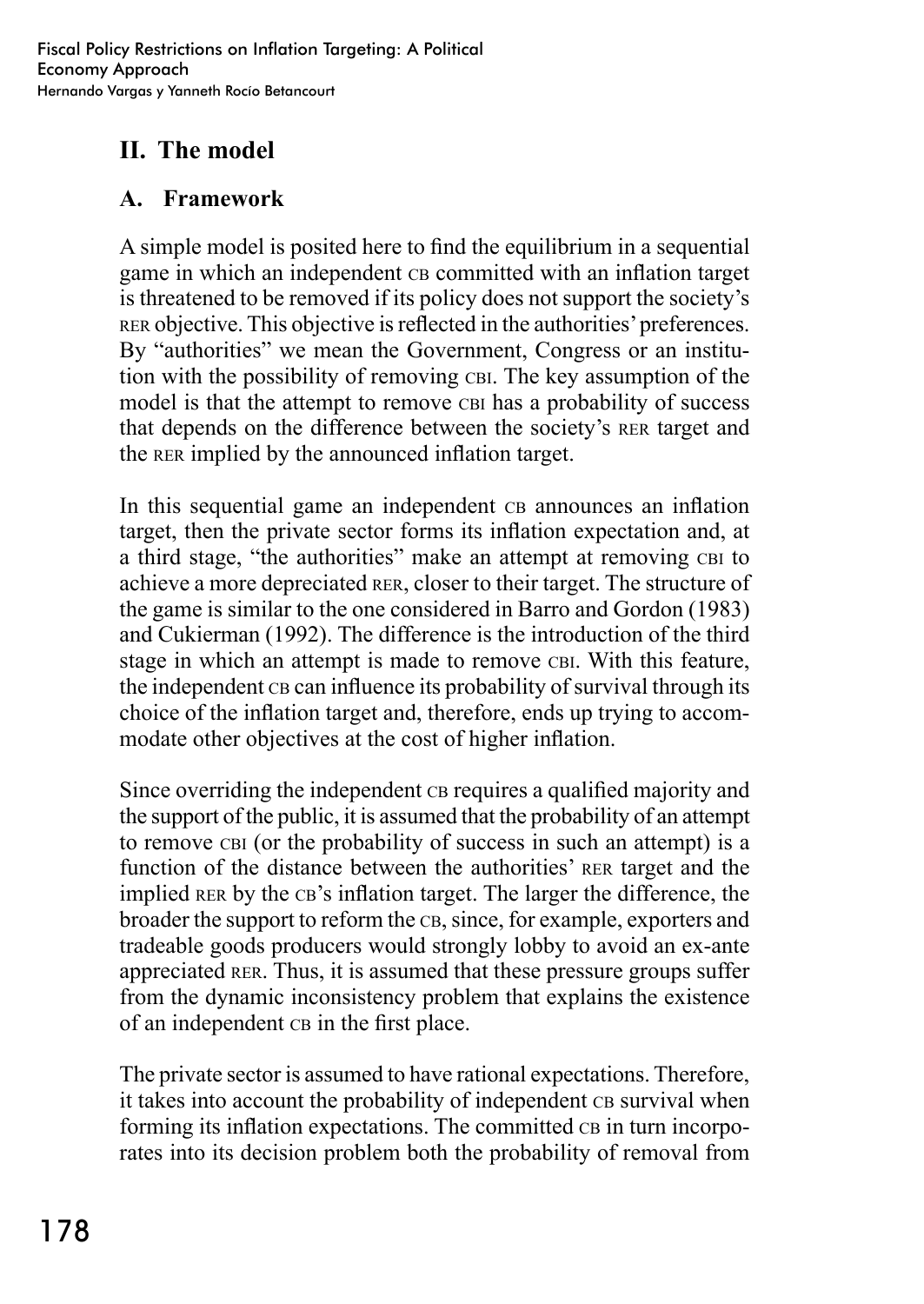office and the reaction function of the private sector (its expectations). Finally, it is assumed that "the authorities" are unable to commit to a target and are thus subjected to an inflation bias.

The result is that, in equilibrium, a committed, independent conselects an inflation rate above the level chosen in the absence of threats to its independence. Intuitively, the ca tries to "survive" with the purpose of delivering an outcome that is better than pure discretion and, in order to increase its probability of "survival", the ca accepts higher levels of inflation. This means that a threatened, committed ca will disinflate slowly when the equilibrium rer is below the rer target, and especially, when the equilibrium rer appreciates starting from a point below the rer target. This behavior could help explain why disinflation was slow in Colombia when there were fundamental reasons for a real appreciation of the currency. It can also explain how fiscal policy influences inflation targeting through its impact on the rer and the "political economy" channel described above<sup>11</sup>.

### **B. Assumptions**

In addition to the setting described above, the following are the main assumptions of the model. Nominal wages are set at the beginning of a one-period contract according to the expected price level. Hence, exporters or other tradable goods producers derive benefits from local currency prices above the expected level. These benefits, in turn, are highly valued by society. This may reflect a strong lobby by powerful tradable goods producers on the basis of employment increases in those sectors.

The game has four stages, which are represented in the figure 1.

This game is similar to the one considered in Cukierman (1992), Ch. 5, in which a relationship between fiscal variables and inflation appears through the strategic interaction between labor unions and a ca that is subject to an inflation bias for "mercantilist" motives.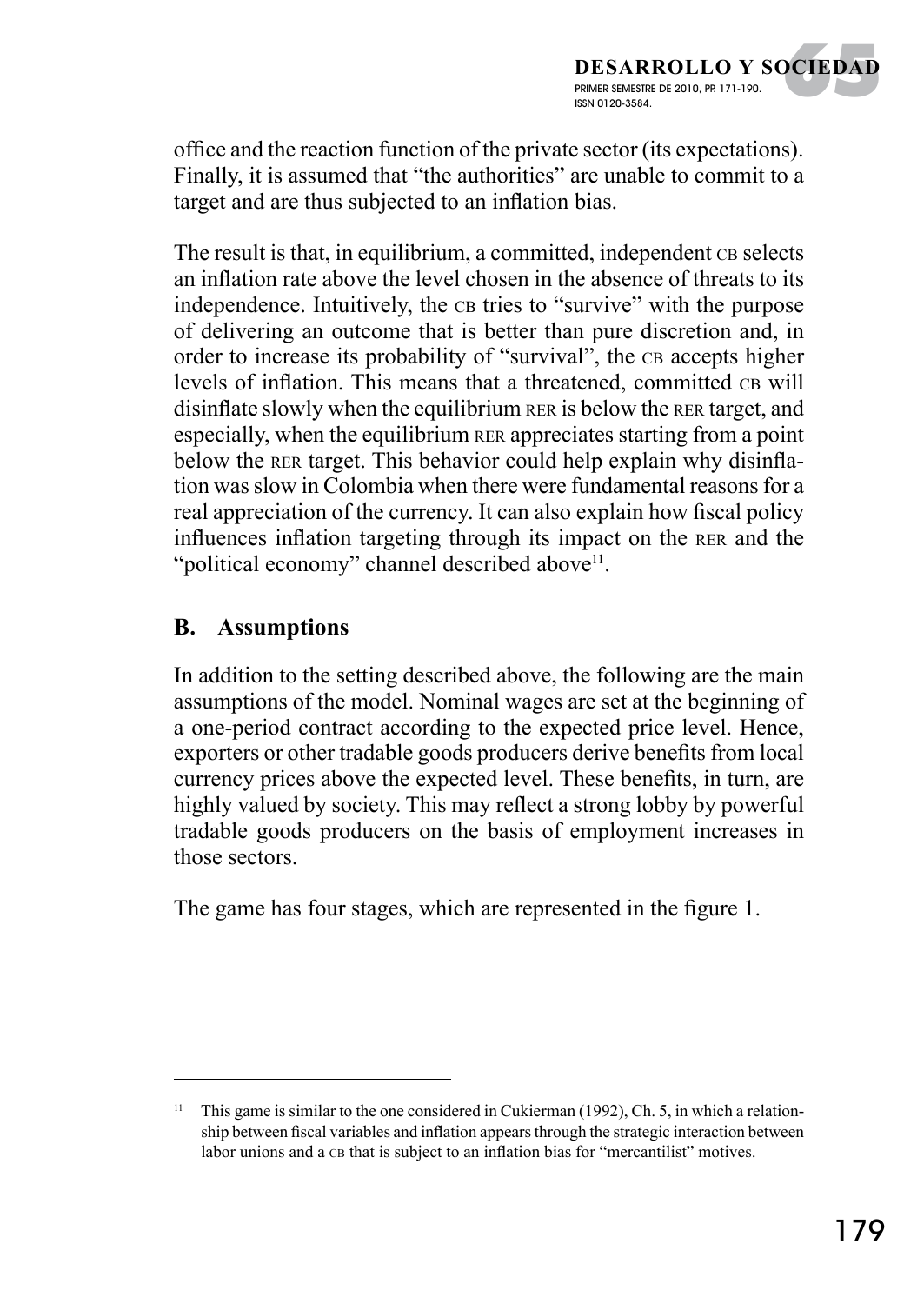| Figure 1. | Timing of the game. |  |
|-----------|---------------------|--|
|           |                     |  |

| CB announces<br>inflation target | Public forms inflation<br>expectations and no-<br>minal wages are set. | "Authorities" try<br>to remove CBI with<br>probability of success<br>$(1-p)$ | Decision by CB<br>on inflation:<br>- If independent delivers<br>inflation target.<br>- If not, delivers discretio-<br>nary level of inflation. |
|----------------------------------|------------------------------------------------------------------------|------------------------------------------------------------------------------|------------------------------------------------------------------------------------------------------------------------------------------------|

*Source*: Elaboration of the authors.

The ca and "the authorities" have the same preferences in terms of inflation and the rer. They dislike an inflation rate different from an optimal level, assumed to be zero, and a rer that is more appreciated than society's RER target. Thus, both the CB and "the authorities" want to minimize the same objective cost function:

$$
A\phi\big(q^T-e-p^x+p^e\big)+\frac{\pi^2}{2}
$$

Where  $q<sup>T</sup>$  is the "society's" rerate target, *e* is the nominal exchange rate,  $p<sup>x</sup>$ is the external price index,  $p<sup>e</sup>$  is the expected domestic price level and *A* is a parameter denoting the weight of the rer target in the objective function<sup>12</sup>. The function  $\phi(.)$  is specified as follows:

$$
\phi(.) = \begin{cases} q^T - e - p^x + p^e & \text{if } q^T > e + p^x - p^e \\ 0 & \text{otherwise} \end{cases}
$$

Hence, it is assumed that the c<sub>B</sub> and "the Authorities" care about deviations from the rer target only when it lies above (is more depreciated than) the expected  $RER^{13}$ . For simplicity and given the motivation of the paper, attention will be restricted only to this case and  $p<sup>x</sup>$  will be assumed to be zero. So, the objective cost function can be expressed as:

$$
A(q^T - q_{-1} - \Delta e + \pi^e) + \frac{\pi^2}{2}
$$

<sup>&</sup>lt;sup>12</sup> All variables are expressed in logarithms.

<sup>&</sup>lt;sup>13</sup> This asymmetric cost function is similar to the one posited by Cukierman (1992), page 165.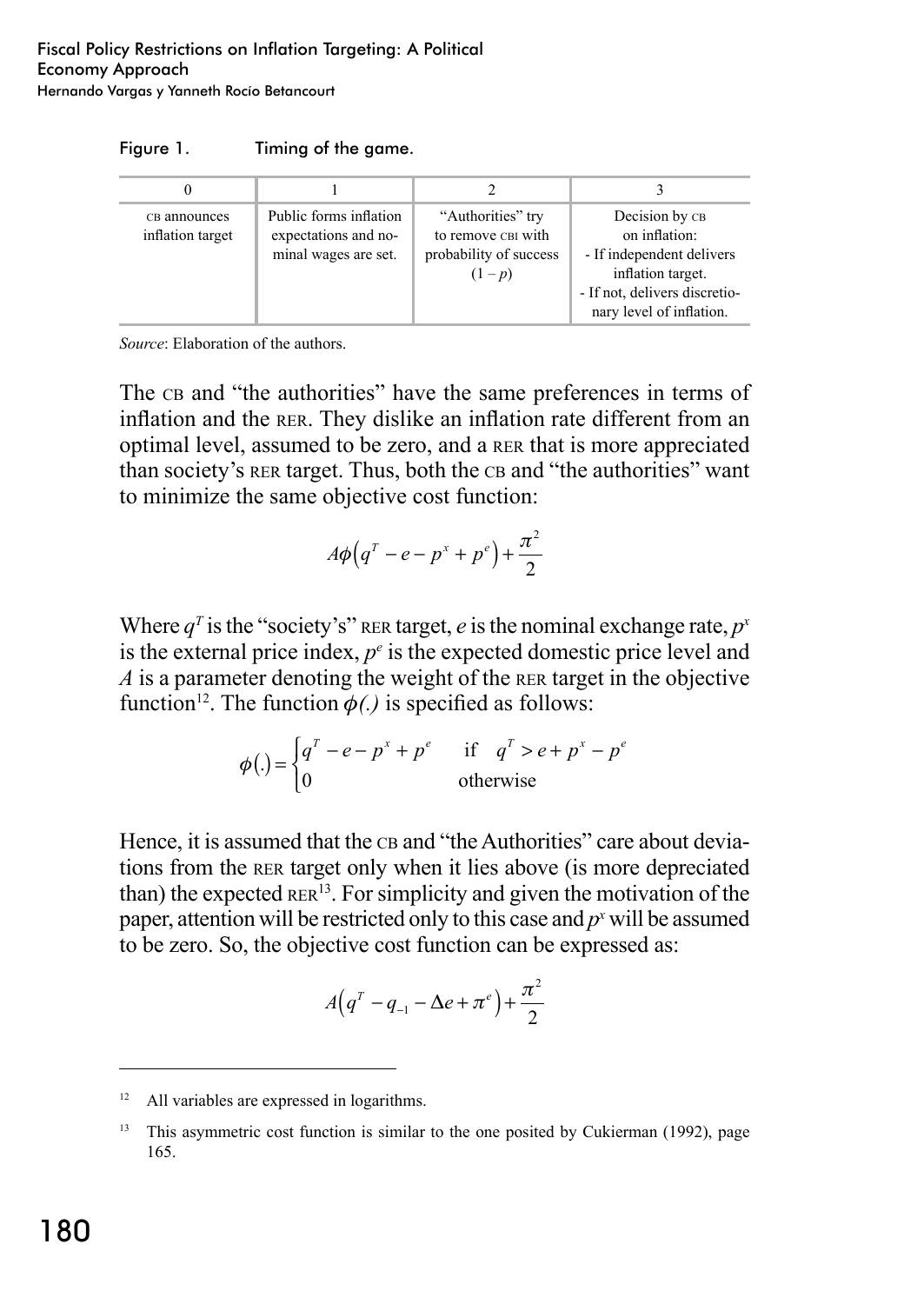Furthermore, it is assumed that the nominal exchange rate floats, so nominal depreciation is jointly determined by an exogenous, fundamental-driven, equilibrium RER,  $q^*$ , and inflation (chosen by the  $CB$ ). Thus  $\Delta e = (q^* - q_{-1}) + \pi$ , where  $q_{-1}$  is the previous level of the RER<sup>14</sup>. The policymaker's cost objective becomes:

$$
A(q^{\scriptscriptstyle T}-q^{\ast }\!\pi^{\scriptscriptstyle e})\bigg)+\frac{\pi^2}{2}
$$

Recall that attention is restricted to the case in which the rer target is more depreciated than the expected rer and, in particular, it is assumed that the rer target is more depreciated than the equilibrium  $RER, (q<sup>T</sup> - q<sup>*</sup>) > 0.$ 

Notice that the c<sub>B</sub> and the authorities share the same objective function. The difference between them lies on their ability to commit to an inflation target. While the independent cb can commit, the authorities would deliver a higher discretionary inflation level because they would try to obtain a more depreciated currency by surprising agents.

The timing of the game is as follows:

- At stage 3, "the authorities" or a  $CB$  that is not able to commit to an inflation target, will choose the discretional level of inflation  $\pi = A$  to minimize this cost, given inflation expectations.
- At stage 2, "the authorities" want the discretionary solution  $\pi = A$ , regardless of the inflation target, and would like to remove the independent, committed ca if the inflation target differs from *A*. The probability of an attempt to do so (or of a successful attempt) is  $(1-p)$ , where  $p = p(q^* + (\pi^a - \pi^e) - q^{\tilde{r}})$  is the probability of survival of the independent  $CB$  and  $\pi^a$  is the inflation target previously chosen

<sup>&</sup>lt;sup>14</sup> Notice that it is assumed that nominal depreciation incorporates the effect of monetary policy (through inflation), changes in the equilibrium rer and the correction of possible past deviations from equilibrium rer:  $\Delta e = (q^* - q_{-1}^*) + (q_{-1}^* - q_{-1}) + \pi$ .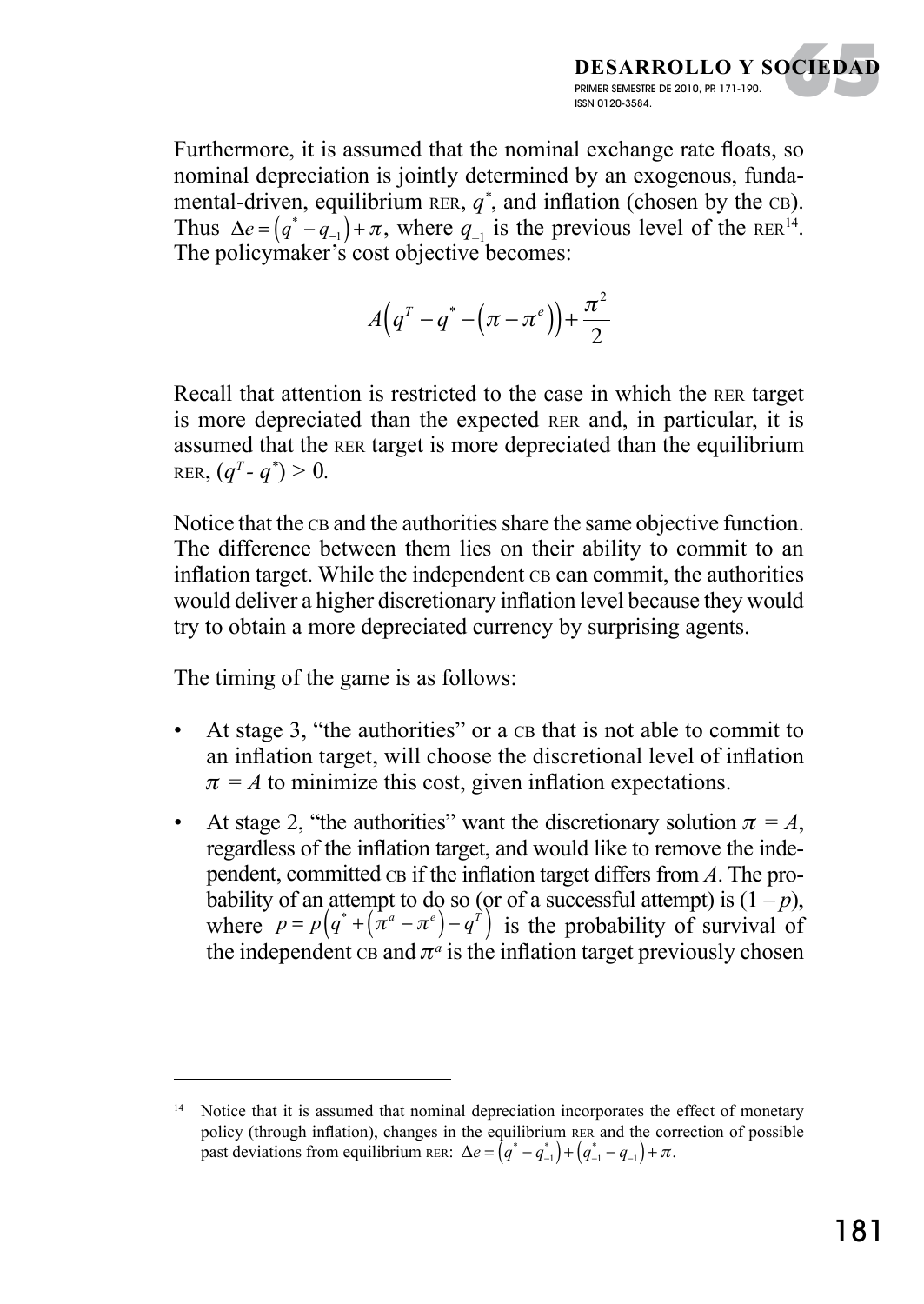by the cb. This probability depends on the distance between the expected RER,  $(q^* + \pi^* - \pi^*)$ , and the target RER,  $q^T$ , and is assumed to have the following properties:

$$
p' > 0 \qquad \text{if} \quad q^* + \left(\pi^a - \pi^e\right) < q^T
$$
\n
$$
p'' \le 0
$$

It means that in the relevant range of analysis, the probability of survival of the independent ca increases with the expected RER.

If the attempt to eliminate CBI occurs and is successful, the discretionary solution is obtained,  $\pi = A$ . If not, the independent ca stays and delivers  $\pi = \pi^a$ , where  $A > \pi^a$ . Thus, at stage 1 the private sector calculates the expected inflation as follows:

$$
\pi^e = p(.)\pi^a + (1 - p(.))A
$$

 $\bullet$  At stage 0, the committed, independent cas solves its decision problem and announces the inflation target  $\pi^{\alpha}$ , taking into account the reaction function of the private sector,  $\pi^e = \pi^e(p, \pi^a)$ , and the probability of keeping its independence,  $p = p(q^* + \bar{x}^a - \bar{x}^e) - q^T$ .

#### **C. Equilibrium**

In the absence of threats to CBI, the committed CB announces an inflation target,  $\pi^a$ , and delivers the optimal inflation under the rule  $\pi = \pi^a = 0$ (Barro and Gordon, 1983)*.* Then the public will fully believe this target, and both inflation and the inflation surprise will be set to zero (the efficient outcome).

Under threats to CBI, however, the committed CB is uncertain about whether an attempt to remove its independence will be made or whether it will be successful. Hence, the risk neutral cb chooses the inflation targetin order to minimize the expected value of its objective cost function: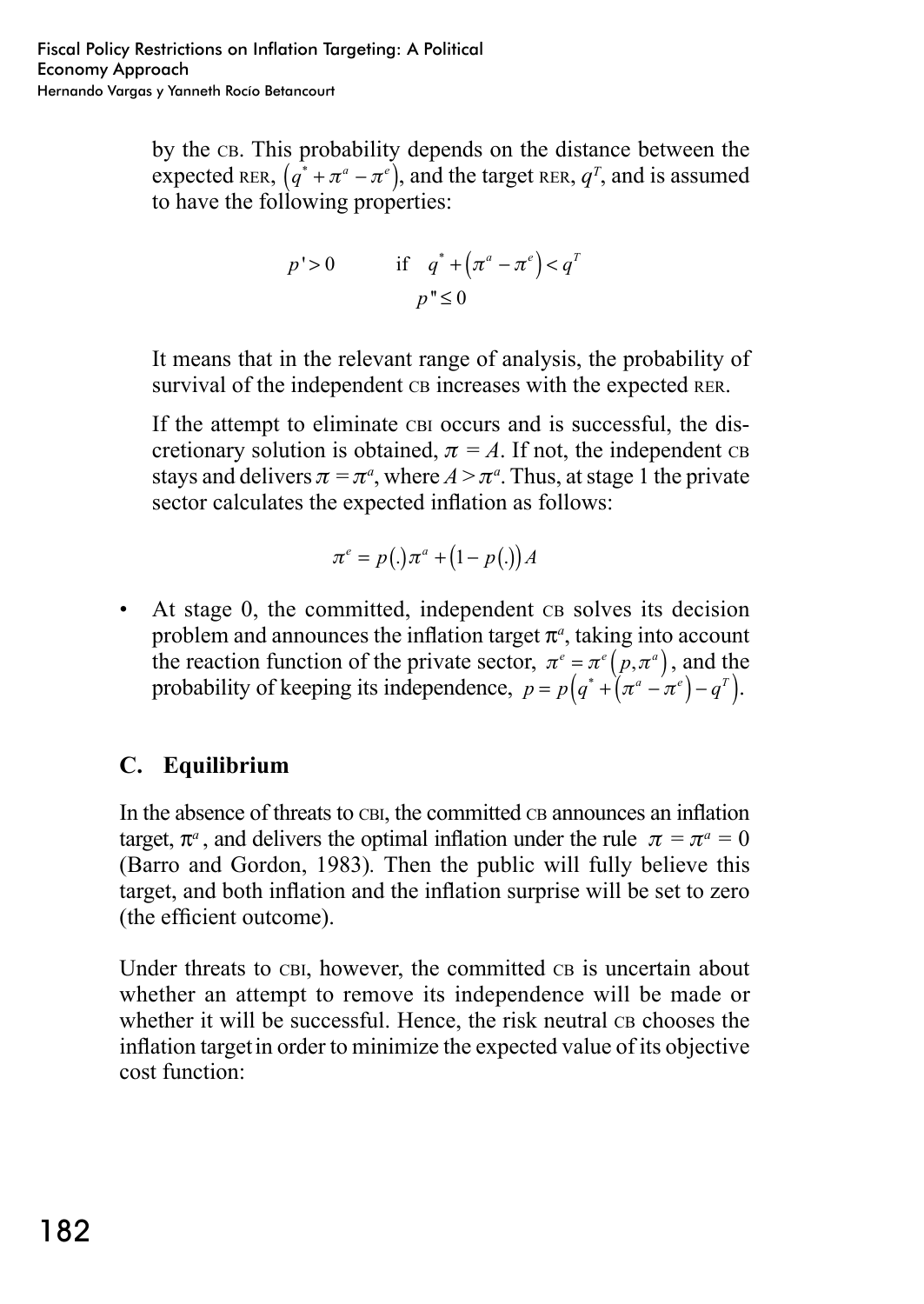**DESARROLLO Y SOCIEDAD** PRIMER SEMESTRE DE 2010, PP. 171-190. ISSN 0120-3584.

OCIEDAD

Min 
$$
p\left(A(q^T - q^* - (\pi^a - \pi^e)) + \frac{\pi^{a^2}}{2}\right) + (1-p)\left(A(q^T - q^* - (A - \pi^e)) + \frac{A^2}{2}\right)
$$
  
 $\pi^a$   
s.t. 
$$
\begin{cases} \pi^e = p\pi^a + (1-p)A \\ p = p\left(q^* + (\pi^a - \pi^e) - q^T\right) \end{cases}
$$

This problem can be rewritten as:

Min 
$$
p \frac{\pi^{a^2}}{2} + (1-p)\frac{A^2}{2} + A(q^T - q^*)
$$
  
 $\pi^a$   
s.t.  $p = p(q^* + (\pi^a - \pi^e) - q^T)$ 

And the first order necessary condition is the following:

$$
\frac{dp}{d\pi^a} \frac{\left(\pi^{a^2} - A^2\right)}{2} + p(.)\pi^a = 0 \tag{1}
$$

Which implies that the  $CB$  will choose the inflation target,  $\pi^a$ , such that the *Net Marginal Cost* (henceforth nmc) of inflation, taking into account the effect on the probability of survival, will be zero. In this case, the independent ca faces a trade off between the cost of an inefficiently high inflation rate and the benefit of a higher probability of survival.

#### **D. Results**

If the probability of survival increases with the inflation target *dp*  $d\pi^a$  $\left(\frac{dp}{d\pi^a}>0\right)^{15}$ , as the intuition would suggest, and given the assumptions made about the probability function  $p(.)$ , the following results are obtained:

<sup>15</sup> The Appendix shows that  $\frac{dp}{d\pi^a} > 0$  if  $1 > p'(.) (A - \pi^a)$ .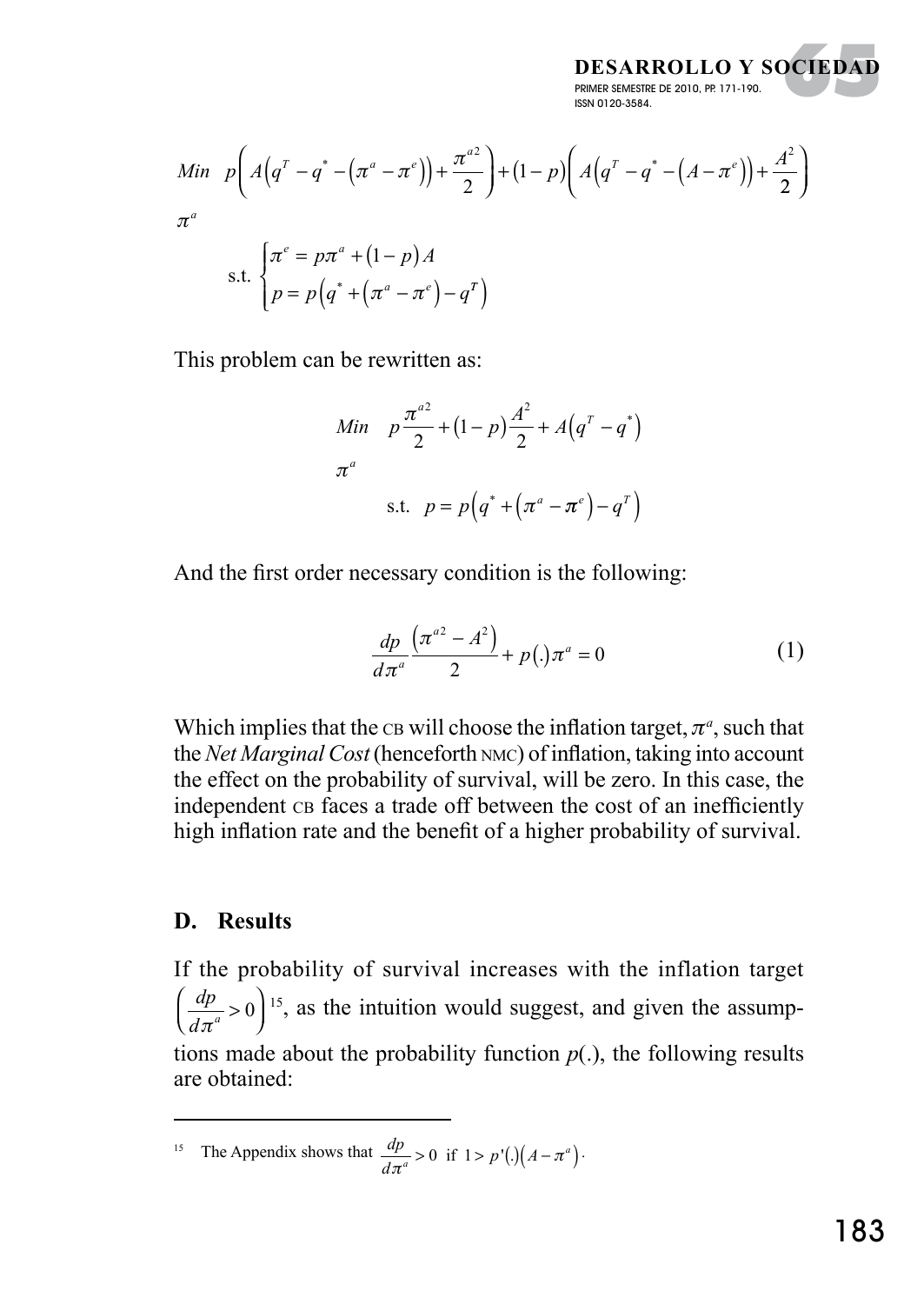Result 1: In the presence of threats to CBI, the optimal inflation target for the independent  $CB, \pi^a$ , is greater than zero. Suppose  $\pi^a = 0$ , then the nmc of inflation becomes negative:  $-\frac{dp}{l} \frac{A^2}{r^2}$ *d A*  $\pi^a$ 2 2  $<sub>0</sub>$ . Therefore, it</sub> pays for the ca to increase inflation provided that the second order condition is met<sup>16</sup>.

Result 2: The optimal inflation for the independent  $CB, \pi^a$ , is less than *A*. Suppose  $\pi^a = A$ , then the nmc of inflation becomes positive if  $p(q^* - q^T)$ is greater than zero<sup>17</sup>. This means that the marginal net benefit from increasing inflation at  $\pi^a = A$  is negative. Therefore, it pays to decrease inflation, provided that the second order condition is met.

Summing up, when the target RER is more depreciated than the equilibrium  $\text{RER}, q^* < q^T$ , the committed can will announce an inflation target that is above the equilibrium level in the absence of threats to its independence, but that is still below the discretionary level of inflation:  $0 \leq \pi^a \leq A$ . Intuitively, when the c<sub>B</sub> is threatened and it can influence its probability of survival, there are additional marginal benefits from inflation (higher probability of survival) and, as a result, equilibrium inflation is also higher.

In addition to these results, equation (1) may be used to find the effect of movements in the equilibrium rer on the inflation target:

$$
\frac{dNMC}{dq^*} = \frac{d^2 p}{d\pi^a dq^*} \frac{\left(\pi^{a^2} - A^2\right)}{2} + \pi^a \frac{dp}{dq^*}
$$
(2)

Equation (2) represents the change in the nmc of inflation that follows a change in the equilibrium rer. It can be verified that if the probability of survival increases with a depreciation of the equilibrium RER  $\left(\frac{dp}{dq^*}\right)$  $\overline{a}$  $\left(0\right)$ , as the intuition would suggest, and under the assumptions made so far,

<sup>16</sup> It can be shown that the second order condition is fulfilled if  $\frac{dp}{dt}$  $\frac{dp}{\pi^a} > 0$  and  $\frac{d^2p}{d\pi^{a^2}} \le 0$ .

*d* <sup>17</sup> This is reasonable to have  $p(q^* - q^T) > 0$  since it is assumed that  $q^* < q^T$ .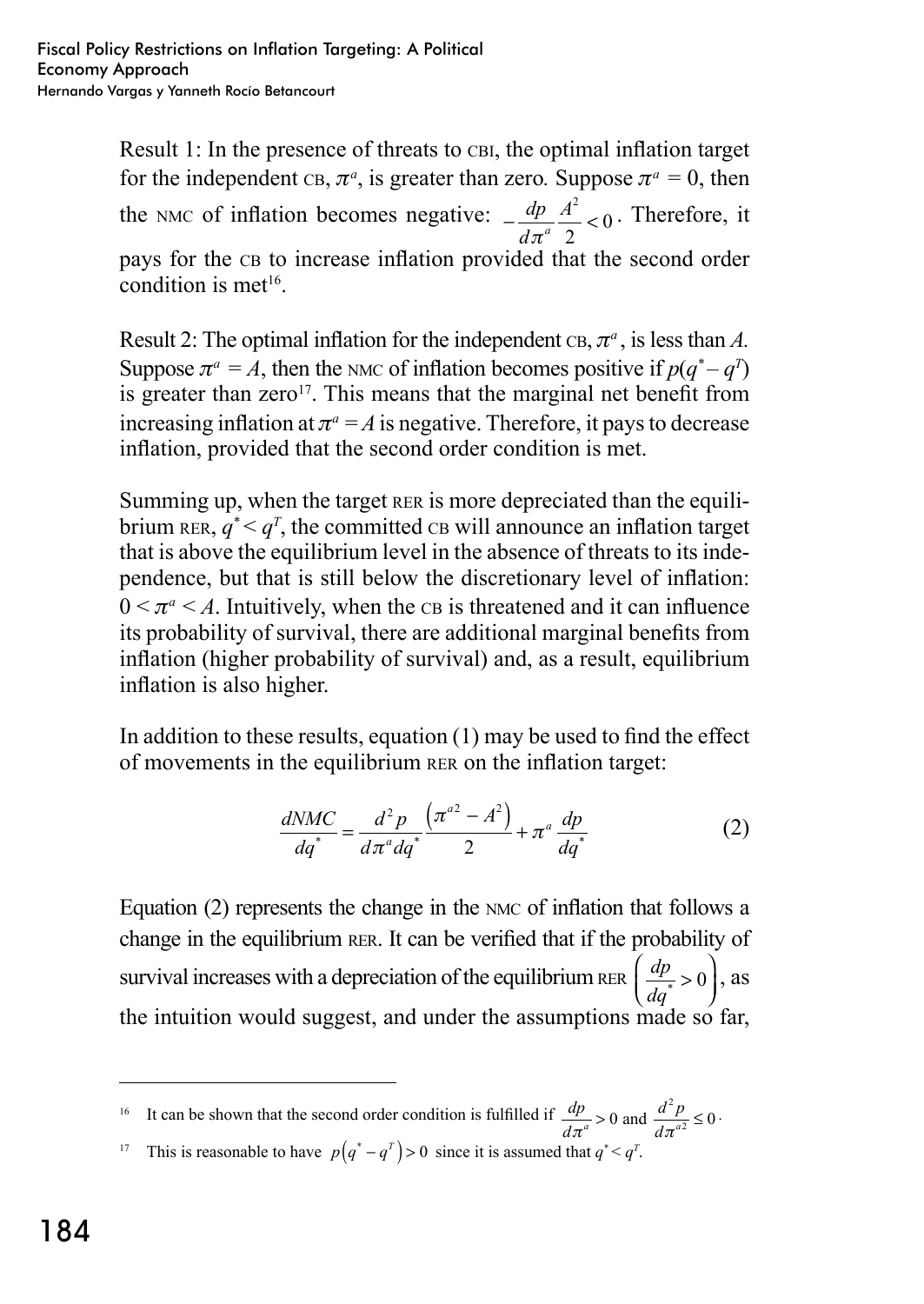the NMC of inflation rises with the equilibrium RER  $\left(\frac{dNMC}{dq^*}\right)$  $\overline{a}$  $\left( 0\right)$ . See the Appendix for a proof. Therefore:

**DESARROLLO Y SOCIEDAD**

OCIEDAD

PRIMER SEMESTRE DE 2010, PP. 171-190.

ISSN 0120-3584.

Result 3: An appreciation of the equilibrium RER reduces the NMC of inflation and increases the equilibrium inflation target*.* Intuitively, this happens because a more appreciated equilibrium RER reduces the probability of survival of the independent cb. Hence, a rise in the inflation target increases inflation expectations by less than before, as the probability of survival is lower. Thus, the benefit of the "inflation surprise",  $\pi^a - \pi^e$ , in terms of reaching a higher reral is greater than before, and so is the marginal benefit of inflation $18$ . In practice, this result means that a threatened, committed ca will disinflate slowly when the equilibrium rer is below the rer target, and especially, when the equilibrium rer appreciates starting from a point below the rer target.

The implications of this conclusion in terms of the effect of fiscal policy on inflation targeting in this context can be made clear now.

Result 4: A permanent increase in government expenditure that is biased toward non-tradeable goods will appreciate the equilibrium rer. In these circumstances, disinflation will be slower.

Result 5: If government expenditure is inflexible and cannot offset a real appreciation driven by fundamental external factors, disinflation will be slower.

Result 6: If initially the equilibrium RER is high because vulnerable public finances generate high sovereign spreads, a successful adjustment program will produce a real appreciation. If the initial equilibrium rer is below or equal to the rer target, disinflation will be slower.

<sup>&</sup>lt;sup>18</sup> The assumption p"(.)  $\leq$  0 also helps explain this result. Intuitively, a rise in RER reduces the response of the probability of survival to higher inflation targets.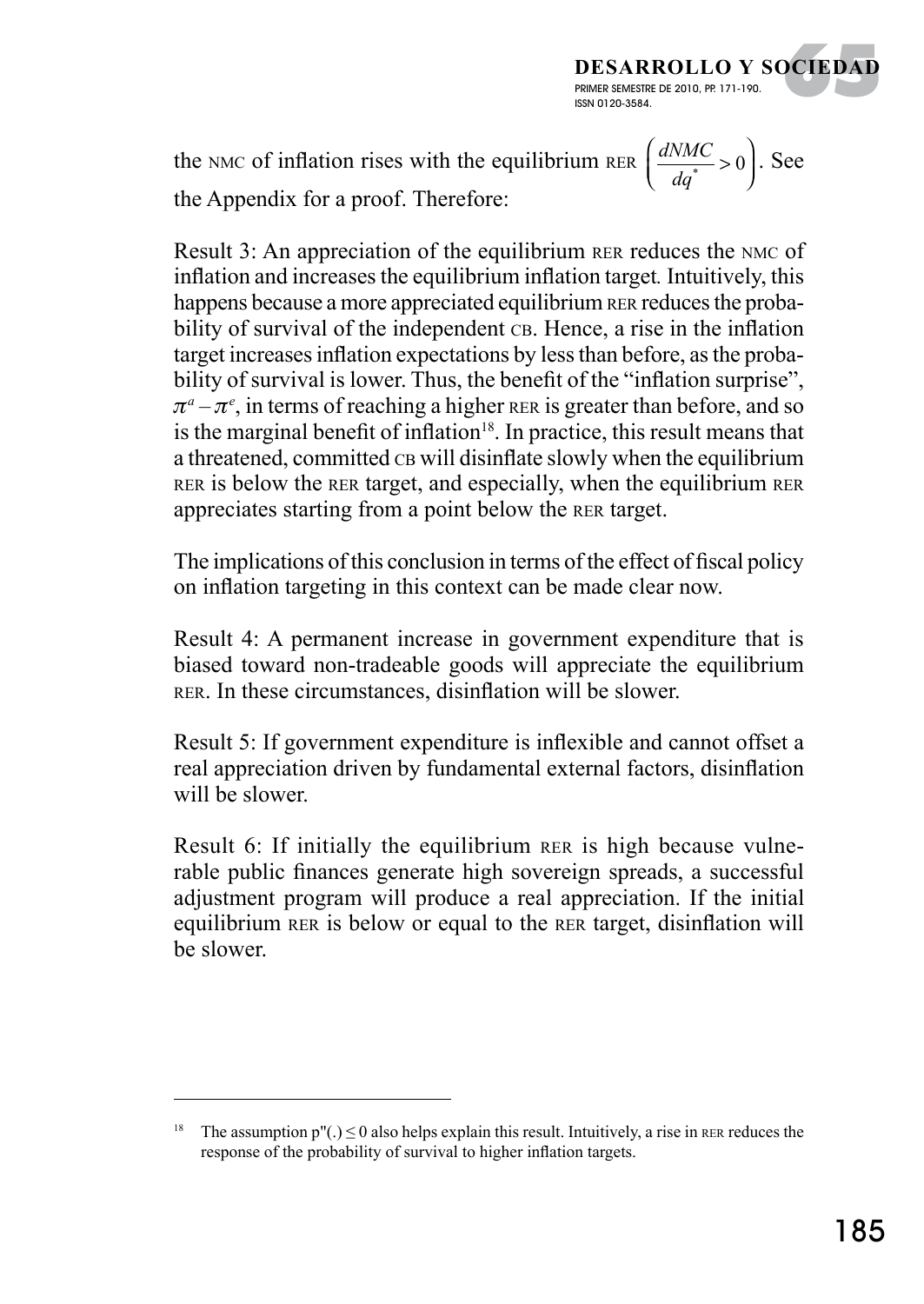## **IV. Conclusions**

When Central Bank Independence (CBI) faces serious and repeated threats from the Government, Congress or other sectors, inflation expectations and the incentives of the Central Bank (CB) are affected. In such a situation, if the cap perceives that too low an inflation rate increases the probability of the removal of its independence, it may choose to pursue a gradual path of disinflation or it may try to accommodate other objectives, in addition to inflation.

Pressures on the CB may be exerted when society has a real exchange rate (RER) target more depreciated than the RER implied by the CB's inflation target. In this case, the response of a committed, independent ch is to select an inflation rate above the level chosen in the absence of threats to its independence. Thus, when fiscal policy induces an equilibrium real appreciation, or when it is so inflexible that cannot be used to offset the impact of external shocks on the rer, a link between fiscal policy and inflation targeting appears through the effects of threats to cbi on inflation expectations and the cb's decision process.

This behavior helps explain why disinflation could be slow when there are fundamental reasons for a real appreciation of the currency. It can also explain how fiscal policy influences inflation targeting through its impact on the rer and the "political economy" channel beyond the fiscal dominance channel postulated by Sargent and Wallace (1981).

# **References**

- 1. BARRO, R., and GORDON, D. (1983). "A positive theory of monetary policy in a natural rate model", *Journal of Political Economy*, 91:589-610.
- 2. BOMFIM, A., and RUDEBUSH, G. (1997). "Opportunistic and deliberate disinflation under imperfect credibility" (Working Paper 97-09). Federal Reserve Bank of San Francisco.
- 3. COLLARD, F.; FÈVE, P., and MATHERON, J. (2007). "The dynamic effects of disinflation policies" (Working Paper 190). Banque de France.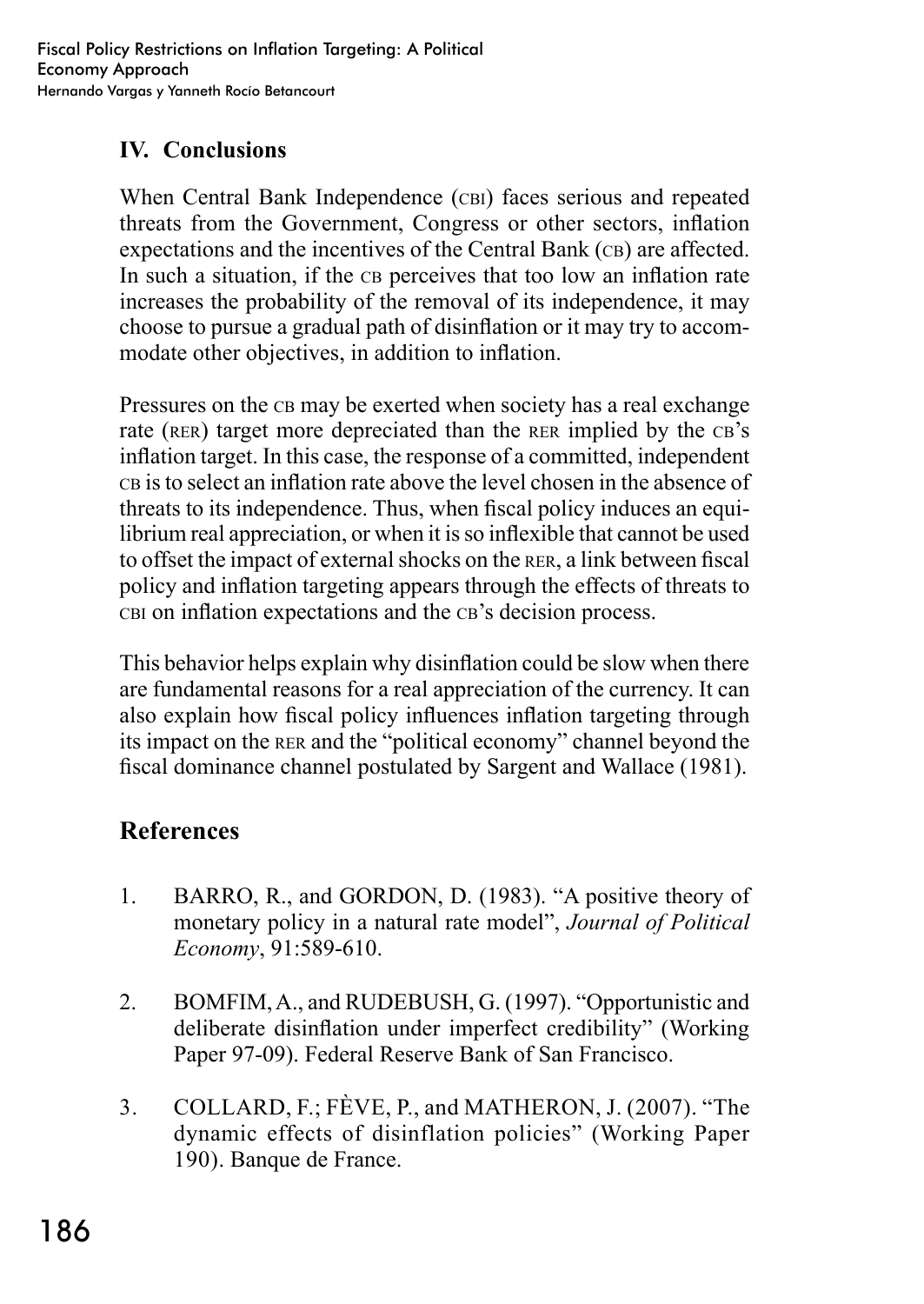- 4. CUKIERMAN, A. (1992). *Central Bank strategy, credibility and independence: Theory and evidence.* Cambridge, mit Press.
- 5. CUKIERMAN, A. (2000). "Establishing a reputation for dependability by means of inflation targets", *Economics of Governance*, 1:53-76.
- 6. CUKIERMAN, A. (2002). "Does a higher sacrifice ratio mean that Central Bank independence is excessive?", *Annals of Economics and Finance*, 3:1-25.
- 7. CUKIERMAN, A. (2006). "Independencia del banco central e instituciones responsables de la política monetaria: pasado, presente y futuro", *Economía Chilena*, 9(1).
- 8. CUKIERMAN, A., and WEBB, S. (1995). "Political influence on the Central Bank: International evidence", *The World Bank Economic Review*, 9:397-423.
- 9. CUKIERMAN, A.; WEBB, S. and NEYAPTI, B. (1992). "Measuring the independence of Central Banks and its effects on policy outcomes", *The World Bank Economic Review*, 6:353-398.
- 10. DIANA, G., and SIDIROPOULOS, M. (2004). "Central Bank independence, speed of disinflation and the sacrifice ratio", *Open Economies Review*, 15(4):385-402.
- 11. EIJFFINGER, S., and SCHALING, E. (1992). "Central Bank independence: Criteria and indices", *Research Memorandum*, No. 548, Department of Economics, Tilburg University.
- 12. FISCHER, S. (1995). "Modern central banking", in Capie F. *et al.* (Eds.), *The future of central banking*. Cambridge and NY, Cambridge University Press.
- 13. FISCHER, A. M. (1996). "Central Bank independence and sacrifice ratios", *Open Economies Review*, 7:5-18.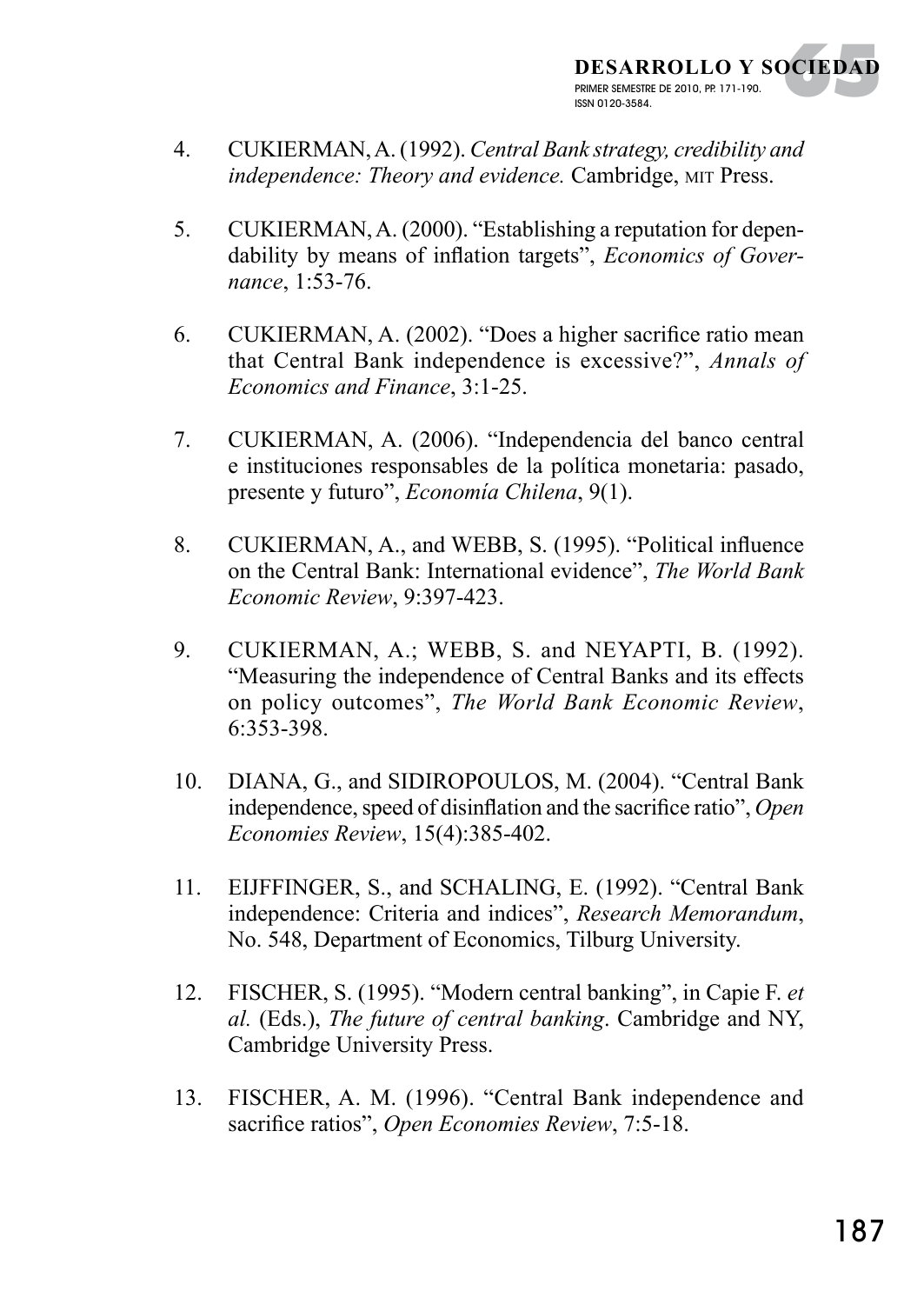- 14. GOODHART, Ch. (1994). "Game theory for central bankers: A report to the governor of the Bank of England", *Journal of Economic Literature*, 32:101-114.
- 15. GRILLI, V.; MASCIANDARO, D., and TABELLINI, G. (1991). "Political and monetary institutions and public financial policies in industrialized countries", *Economic Policy*, 13:341-392.
- 16. JORDAN, T. (1999). "Central Bank independence and sacrifice ratio", *European Journal of Political Economy*, 15:229-255.
- 17. LOHMAN, S. (1992). "Optimal commitment in monetary policy: Credibility versus flexibility", *American Economy Review*, 82:273-286.
- 18. ORPHANIDES, A., and WILCOX, D. (2002). "The opportunistic approach to disinflation", *International Finance*, 5(1):47-71.
- 19. ROGOFF, K. (1985). "The optimal degree of commitment to an intermediate monetary target", *Quarterly Journal of Economics*, 100:1169-1190.
- 20. SARGENT, T., and WALLACE, N. (1981). "Some unpleasant monetarist arithmetic", *Federal Bank of Minneapolis Quarterly Review*, 5(3):1-18.
- 21. SIKLOS, P., and BOHL, M. (2005). "The Bundesbank's communications strategy and policy conflicts with the federal government", *Southern Economic Journal*, 72(2):395-409.
- 22. VARGAs, H., and BETANCOURT, R. (2010). "Amenazas a la independencia del banco central y su efecto en la inflación", *El Trimestre Económico*, LXXVII(1, 305):105-128.
- 23. WALSH, C. E. (1995). "Optimal contracts for central bankers", *American Economic Review*, 85:150-167.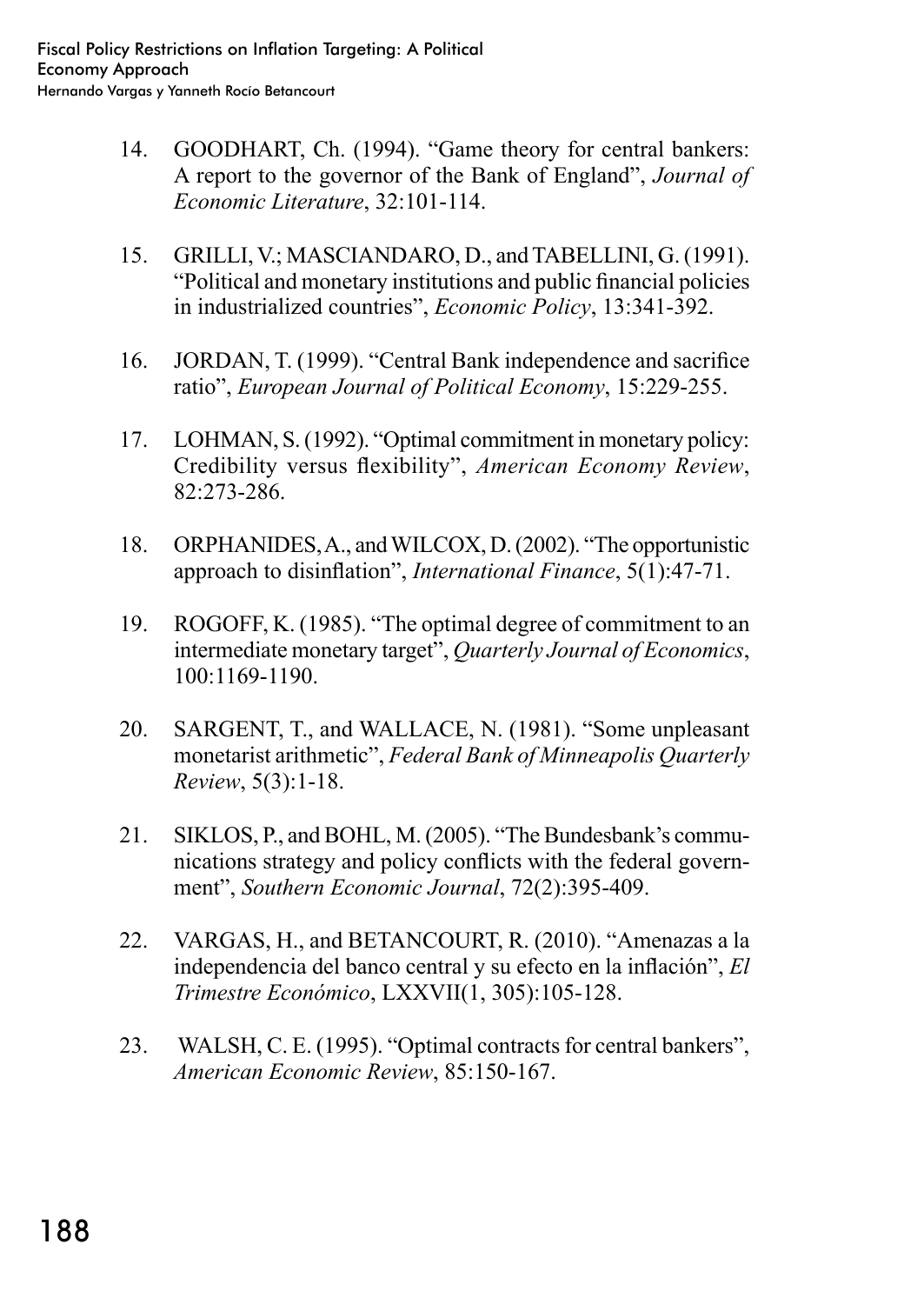#### **DESARROLLO Y SOCIEDAD** PRIMER SEMESTRE DE 2010, PP. 171-190. ISSN 0120-3584. OCIEDAD

# **Appendix**

#### **Response of the probability of survival to the inflation target**

Given inflation expectations  $\pi^e = p\pi^a + (1-p)A$ , the probability function becomes  $p = p(q^* - q^T + (1 - p)(\pi^a - A))$  and the response of it to the inflation target is as follows:

$$
\frac{dp}{d\pi^a} = p'(.) \bigg( (1-p) - \left( \pi^a - A \right) \frac{dp}{d\pi^a} \bigg)
$$

which can be rewritten as:

$$
\frac{dp}{d\pi^a} = \frac{p'(.) (1-p)}{\left(1+p'(.) \left(\pi^a - A\right)\right)}
$$

Since  $A > \pi^a$  and  $p' > 0$  when  $q^* + (\pi^a - \pi^e) < q^T$ , it follows that  $\frac{dp}{dt}$  $\frac{dp}{d\pi^a} > 0$ if  $1 > p'$ (.) $(A - \pi^a)$ .

**Proof of**  $\frac{dNMC}{dq^*} > 0$ 

According to equation (2):

$$
\frac{dNMC}{dq^*} = \frac{d^2p}{d\pi^a dq^*} \frac{\left(\pi^{a2} - A^2\right)}{2} + \pi^a \frac{dp}{dq^*}
$$

Then, for  $\frac{dNMC}{dq^*} > 0$  it is sufficient that  $\frac{dp}{dq^*}$  $\frac{d^2 p}{d \pi^a dq^*}$  < 0 and  $\frac{d^2 p}{d \pi^a dq^*}$  < 0 2 and  $\pi$ 

We will assume that  $\frac{dp}{dq^*} > 0$  because it is intuitively consistent with the basic assumptions (the closer the rer is to the rer target, the higher